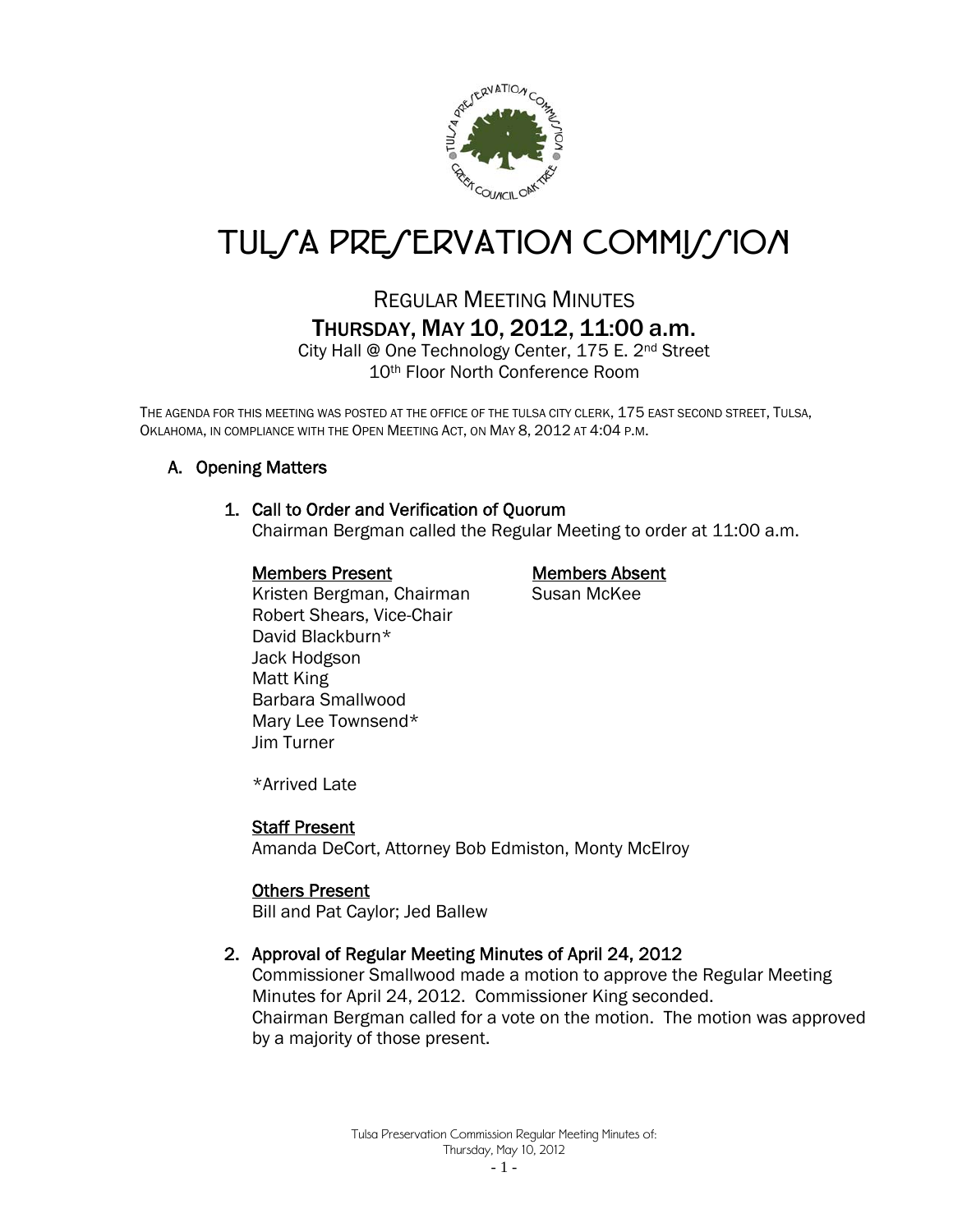In Favor **Opposed** Abstaining Not Present

1. Bergman None 1. King 1. Blackburn

- 2. Hodgson 2. Townsend
- 3. McKee
- 4. Shears
- 5. Smallwood
- 6. Turner

#### 3. Disclosure of Conflicts of Interest

No one reported a conflict of interest with the proposals on the agenda.

#### B. Actionable Items

#### 1. COA-12-016/ 1591 Swan Drive (Swan Lake)

Applicant: Jed Ballew *COA Subcommittee Review Date; May 3, 2012*  Request:

Construct standing seam metal roof over parking area in front yard using existing brick walls as supports.

Monty McElroy presented Mr. Ballew's Certificate of Appropriateness application to the Commission and read the applicable guidelines for this district. Mr. Ballew was present to answer questions.

Commissioner King offered comments from the COA Subcommittee Report. The Subcommittee found the application to be complete and recommended approval. The COA Subcommittee voted 5-0-0 to recommend approval.

Commissioner King made a motion to approve the application. Commissioner Townsend seconded the motion. Chairman Bergman asked for a vote on the motion.

### Vote: 1591 Swan Drive

| In Favor   | <b>Opposed</b> | Abstaining | <b>Not Present</b> |
|------------|----------------|------------|--------------------|
| 1. Bergman | None           | None       | <b>None</b>        |

2. Blackburn

- 
- 3. Hodgson
- 4. King
- 5. Shears
- 6. Smallwood
- 7. Townsend
- 8. Turner

The motion was Approved Unanimously. Swan Lake Guidelines cited: B1.0.1; B1.0.2; B1.0.3; B1.2.1;B1.3.2.

### 2. COA-12-017/ 1617 S. St. Louis Avenue (Swan Lake)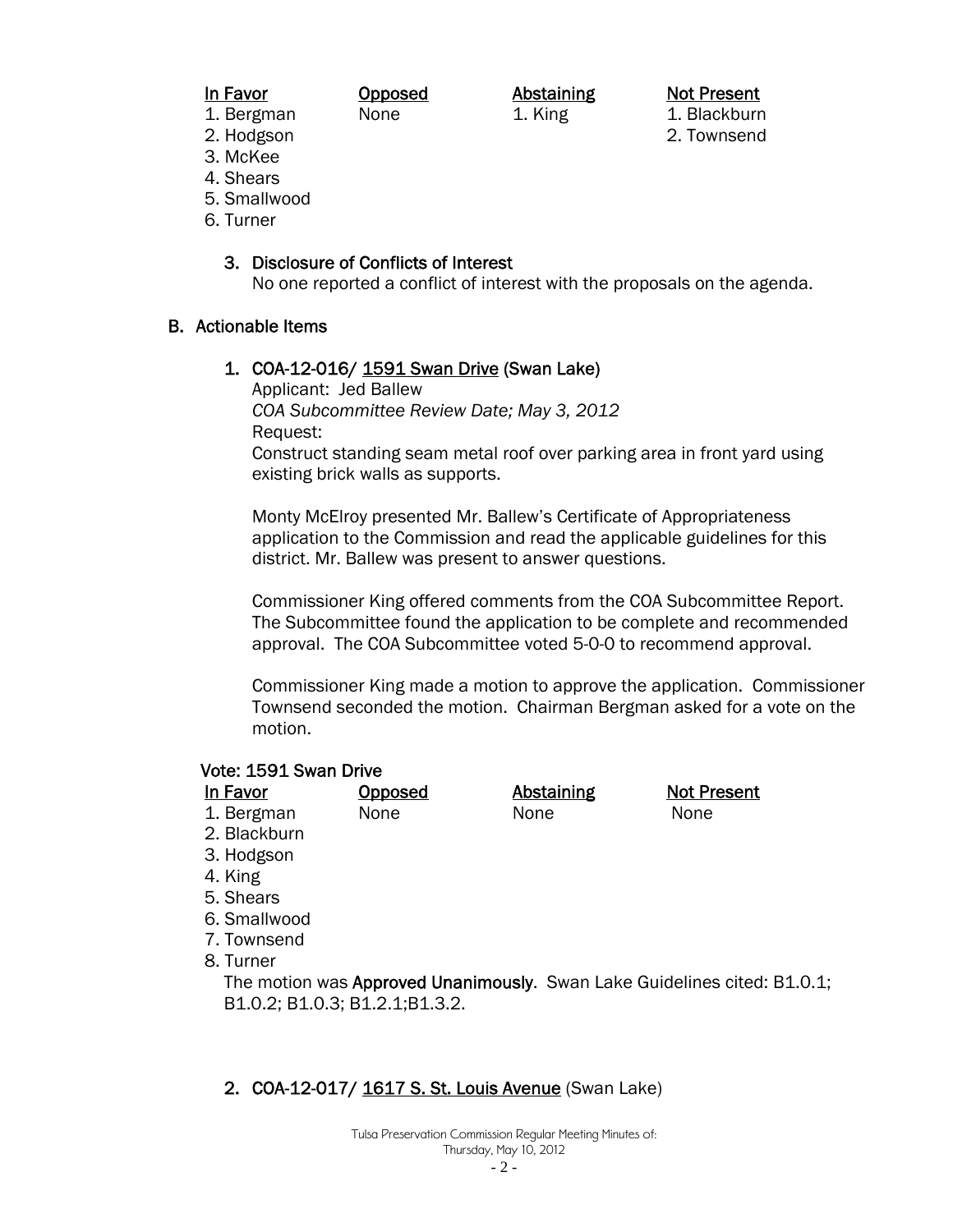Applicant: Garth W. "Bill" Caylor *COA Subcommittee Review Date; May 3, 2012*  Request:

Construct a new single-family house on the lot according to plans submitted.

Monty McElroy presented Mr. Caylor's Certificate of Appropriateness application to the Commission and read the applicable guidelines for this district. Mr. Caylor was present to answer questions. The presentation included pictures provided by Mr. Caylor of homes of diverse architectural styles around the Swan Lake District.

Commissioner King offered comments and observations from the COA Subcommittee Report. It was mentioned that the project was previously reviewed two years prior, but that modifications had since been made. The Subcommittee found the application to be complete and recommended approval. The Subcommittee voted 4-1-0 to approve the submission for the COA.

The Commission then discussed the project.

There was considerable discussion regarding the guideline requirements, specifically Guideline C1.0.1 which states that design for new construction need not duplicate existing styles within the district, but draw upon common characteristics of structures for the period of time when the addition was originally platted.

Comments were made that the applicant's earlier presentation focused on the street, not the district. This review would follow the guideline language which places emphasis on the district as a whole rather than the street where the construction is planned.

The lack of fenestration on the front facade created much discussion among the Commissioners. There were no other houses shown to be in the district without front windows. They felt that without front windows, applicant's proposal stands out as inconsistent.

It was noted that the design contained a steep roof pitch and recessed entry, in keeping with Tudor style, but also contained Craftsman-style details.

There was mention that the front elevation is a very vertical design, while others along the street have more horizontal components. Differences in style, height and detail were found when compared to others on the street and in the district. The design does exhibit specific elements found in the district, but overall the design is much different.

The applicant stated that he has added several historical enhancements that were not part of the first design. He felt it was not so important to focus on the street, but on the broad diversity of the district.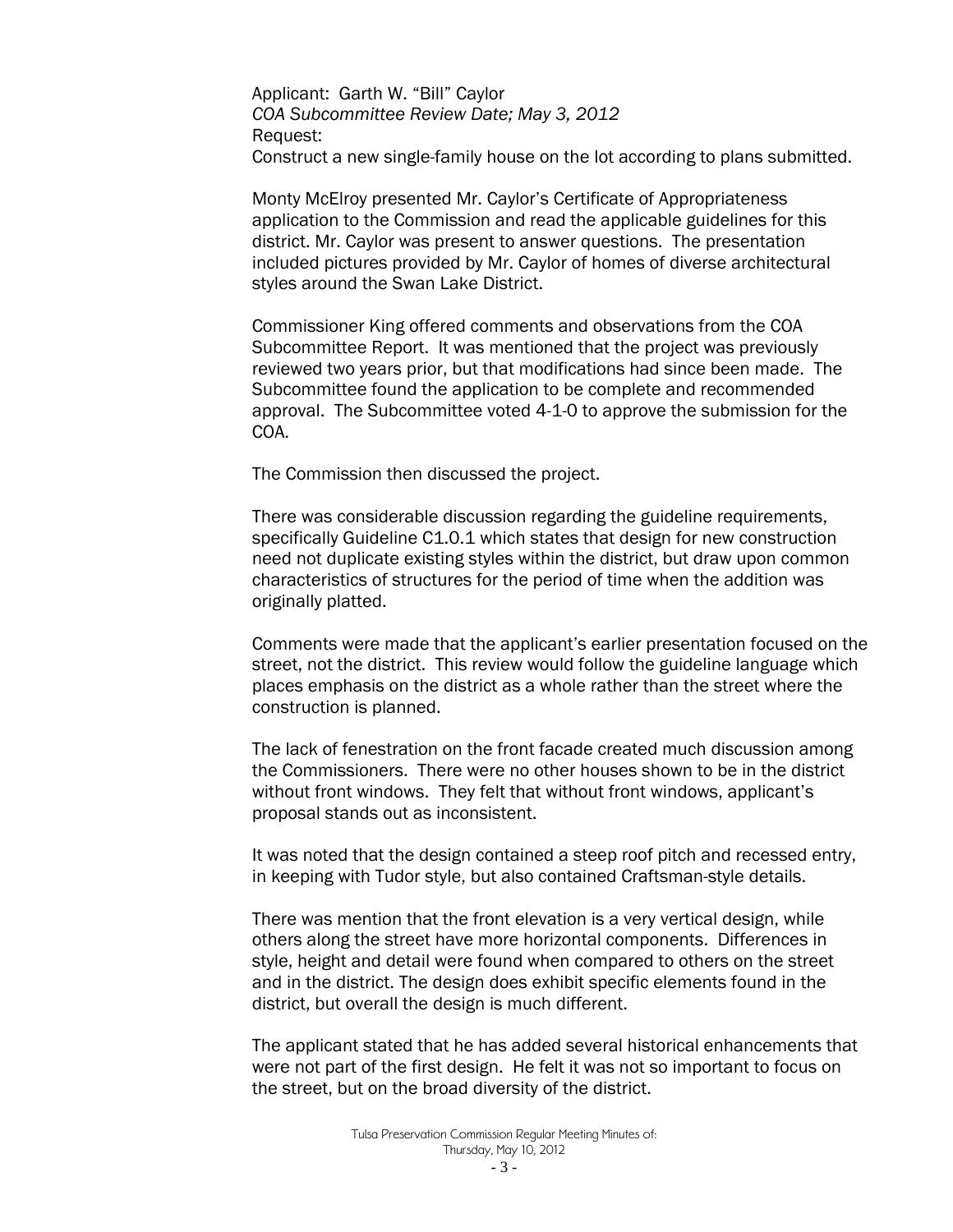Comments from Commissioners agreed that the focus should be on district and not restricted to the street.

Several Commissioners commented that they liked the house plan, but felt that the style did not fit the district. It was very different from the street and the district. The design would stand out from every other house. No other examples were found close to this design. The type of massing of the house differed dramatically from houses on the street.

Commissioners discussed the long linear walls on north and south elevations. They agreed that different roof heights do help break up some of the massing on the sides.

It was suggested that the design appears to be a modern interpretation or contemporary version of some houses in the district – different from the period when the additions were platted.

It was brought up that the 2-dimensional images presented weren't telling the whole story and that 3-dimensional images would be helpful.

Commissioner King made a motion to approve the application. Commissioner Blackburn seconded the motion. Chairman Bergman asked for a vote on the motion.

#### Vote: 1617 S. St. Louis Avenue

| In Favor     | <b>Opposed</b> | <b>Abstaining</b> | <b>Not Present</b>                                                             |
|--------------|----------------|-------------------|--------------------------------------------------------------------------------|
| 1. Blackburn | 1. Bergman     | None              | None                                                                           |
| 2. King      | 2. Hodgson     |                   |                                                                                |
| 3. Shears    | 3. Smallwood   |                   |                                                                                |
|              | 4. Townsend    |                   |                                                                                |
|              | 5. Turner      |                   |                                                                                |
|              |                |                   | The motion failed. Swan Lake Guidelines cited: C1.0.1; C1.0.2; C1.0.3; C1.1.1; |

C1.1.2; C1.1.3; C1.1.4; C1.2.1; C1.3.1; C1.3.2.

Commissioner Smallwood made a motion to deny the application. Commissioner Turner seconded the motion. Chairman Bergman asked for a vote on the motion.

#### Vote: 1617 S. St. Louis Avenue

| In Favor     | <b>Opposed</b> | <b>Abstaining</b> | <b>Not Present</b> |  |
|--------------|----------------|-------------------|--------------------|--|
| 1. Bergman   | 1. Blackburn   | None              | None               |  |
| 2. Hodgson   | 2. King        |                   |                    |  |
| 3. Smallwood | 3. Shears      |                   |                    |  |
| 4. Townsend  |                |                   |                    |  |
| 5. Turner    |                |                   |                    |  |

The motion to Deny was Approved. Swan Lake Guidelines cited: C1.0.1; C1.0.2; C1.0.3; C1.1.1; C1.1.2; C1.1.3; C1.1.4; C1.2.1; C1.3.1; C1.3.2.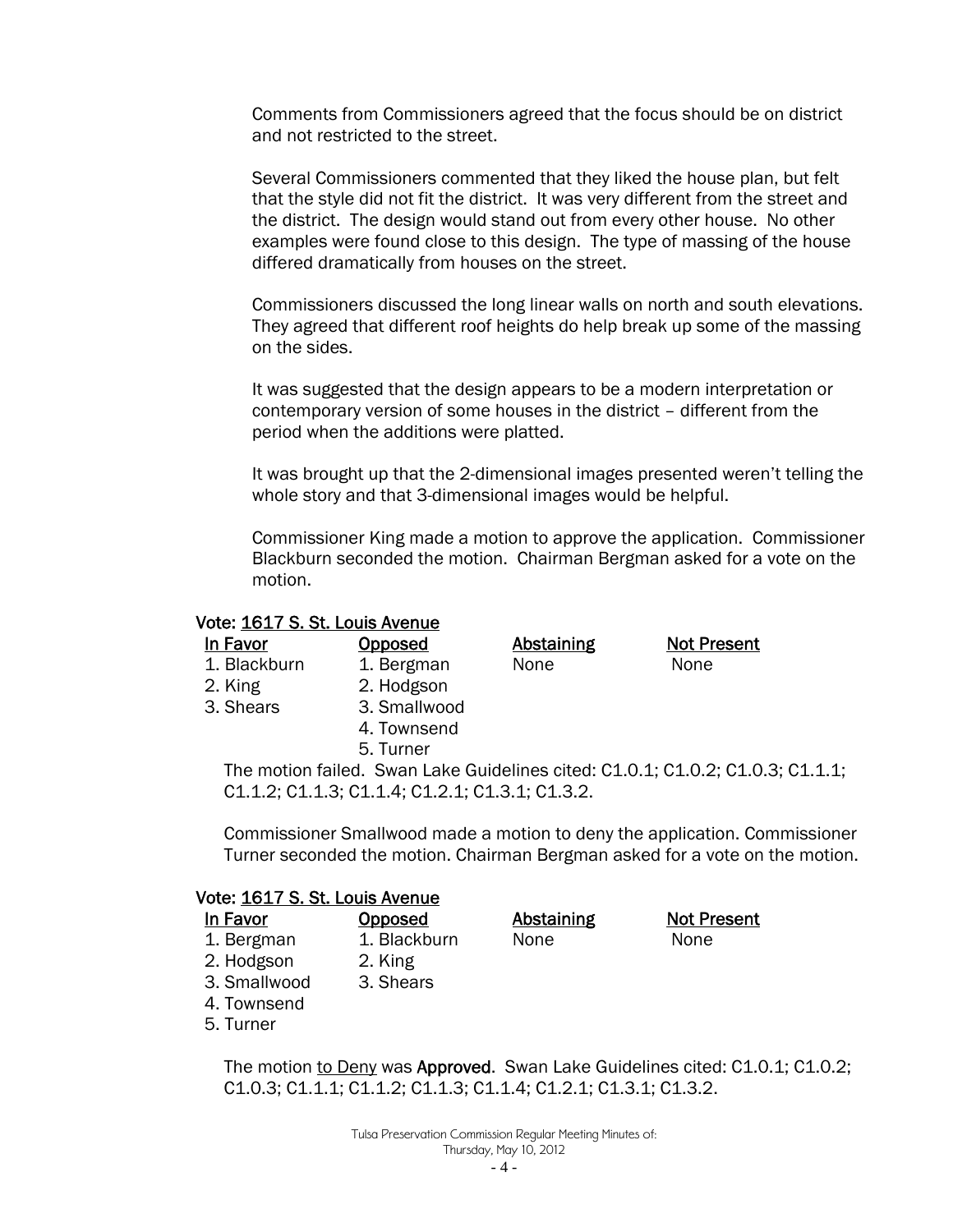#### 3. Amendment to Unified Design Guidelines Final Draft.

Continuance of discussion from April 24 TPC meeting. Chairman Bergman stated that no action needed be taken.

#### C. Reports

#### 1. Staff Report

Amanda DeCort talked about the Annual Statewide Preservation Conference taking place in Tahlequah, OK on June 6 – 8.

There was discussion of including COA agendas in general mail outs.

A public meeting for the Greenwood National Register nomination has been scheduled for July 31.

She noted that the Caveats for Notice of Historic Preservation Zoning have been filed.

She mentioned that the BOA recently ruled against Arnold Schmidt in his application for variances on the proposed development in the Riverview neighborhood.

Mr. Schmidt's appeal to the TPC denial of his COA still has not been put on the BOA docket for hearing.

#### 2. Chair Report

Discussed putting together a training session for Commissioners and staff to look at COA review situations.

- 3. Committee Reports
	- a) Rules & Regulations No Report
	- b) Outreach No Report
	- c) Design Guidelines No Report

#### D. New Business

No new business.

#### E. Announcements and Future Agenda Items